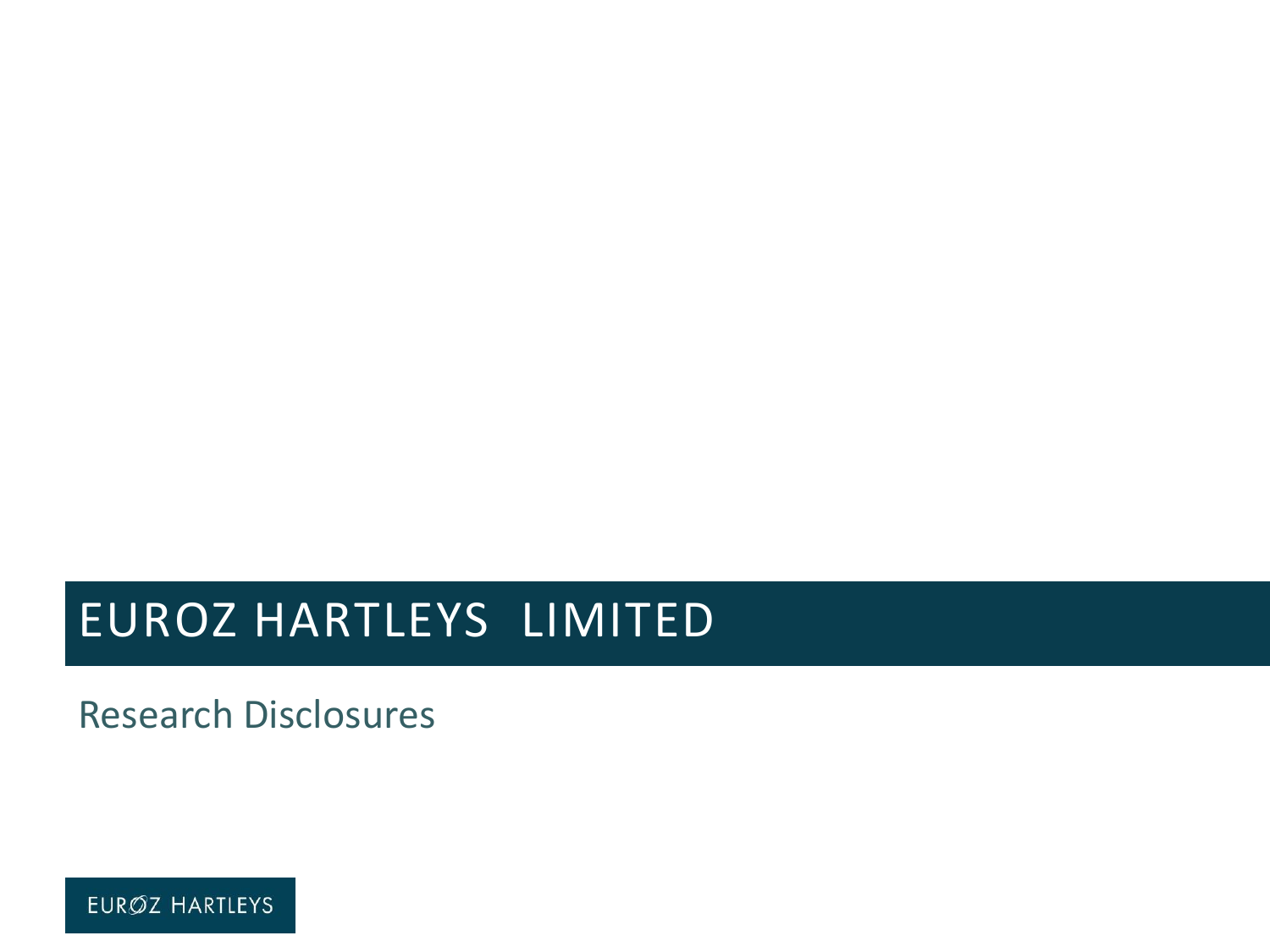## Euroz Hartleys Research Coverage List

|                                                                            | Euroz Hartleys Research Coverage<br><b>Name</b>                  |                   |                            |            |                                            |                                                      | <b>Hartleys</b>                    |                  |                                                                      |                          |                      |            |                                     |                                                      | Hartlevs                           |
|----------------------------------------------------------------------------|------------------------------------------------------------------|-------------------|----------------------------|------------|--------------------------------------------|------------------------------------------------------|------------------------------------|------------------|----------------------------------------------------------------------|--------------------------|----------------------|------------|-------------------------------------|------------------------------------------------------|------------------------------------|
|                                                                            |                                                                  |                   | Ticke Last M. CAP          |            | <b>Status</b>                              | Analyst                                              | Research                           |                  | Name                                                                 |                          | Ticker Last M. CAP   |            | <b>Status</b>                       | Analyst                                              | Research                           |
| Price* (A\$m)<br>Ph" +618 9268 ext<br>Recommendation<br><b>MARKOUTERIA</b> |                                                                  |                   |                            |            |                                            |                                                      |                                    |                  |                                                                      |                          |                      |            |                                     |                                                      |                                    |
| Gold<br>Oil & Gas                                                          |                                                                  |                   |                            |            |                                            |                                                      |                                    |                  |                                                                      |                          |                      |            |                                     |                                                      |                                    |
|                                                                            | 1. Northern Star Resources Ltd                                   | <b>NST</b>        | 15.65                      | 11 544     | Producer                                   | Mke Milkan (ext 2805)                                | Neutral                            |                  | 1. Strike Energy Limited (STX)                                       | <b>STX</b>               | 0.2725               | 482        | Explorer                            | Trent Barnett (ext 3052)                             | Speculative Buy                    |
|                                                                            | 2. Saracen Mineral Holdings Ltd                                  | SAR               | 5.95                       | 6,579      | Produce                                    | Mke Milkan (ext 2805)                                | Accumulate                         | $\overline{2}$ . | Senex Energy Limited (SXY)                                           | SXY                      | 0.325                | 467        | Explorer / Producer                 | Trent Barnett (ext 3052)                             | Speculative Buy                    |
|                                                                            | 3. Regis Resources Limited (RRL)                                 | <b>RRL</b>        | 5.01                       | 2.56'      | Produce                                    | Trent Barnett (ext 3052)                             | Reduce                             | 3.               | Carnarvon Petroleum Ltd (CVN                                         | <b>CVN</b>               | 0.21                 | 321        | Producer / Explorer                 | Trent Barnett (ext 3052)                             | Speculative Buy                    |
|                                                                            | Silver Lake Resources Ltd (SLR)<br>4.                            | <b>SLR</b>        | 2.42                       | 2.159      | Produce                                    | Michael Scantlebury (ext                             | Accumulate                         | 4.               | Warrego Energy Limited (WGO)                                         | WGO                      | 0.25                 | 199        | Explorer                            | Trent Barnett (ext 3052)                             | Speculative Buy                    |
|                                                                            | 5. Perseus Mining Ltd (PRU)                                      | PRU               | 1.42                       | 1,740      | Producer                                   | John Macdonald (ext 3020)                            | Buy                                | 5.               | Elixir Petroleum Limited (EXR)                                       | <b>EXR</b>               | 0.135                | 88         | Explorer                            | Trent Barnett (ext 3052)                             | Speculative Buy                    |
|                                                                            | 6. Ramelius Resources Ltd (RMS)                                  | <b>RMS</b>        | 2.125                      | 1,690      | Producer                                   | Michael Scantlebury (ext                             | Buv                                | 6.               | 88 Energy Limited (88E)                                              | 88E                      | 0.0065               | 46         | Explorer                            | Trent Barnett (ext 3052)                             | Speculative Buy                    |
|                                                                            | 7. De Grey Mining Limited (DEG                                   | <b>DEG</b>        | 1.245                      | 1,370      | Explorer / Developer                       | Michael Scantlebury (ext                             | Accumulate                         | $\overline{7}$   | Buru Energy Ltd (BRU)                                                | <b>BRU</b>               | 0.08                 | 35         | Producer                            | Trent Barnett (ext 3052)                             | Speculative Buy                    |
|                                                                            | 8. Gold Road Resources (GOR)                                     | GOR               | 1.515                      | 1.345      | Producer                                   | Michael Scantlebury (ext                             | Buy                                | 8.               | Melbana Energy Ltd (MAY)                                             | MAY                      | 0.012                | 25         | Explorer                            | Trent Barnett (ext 3052)                             | Neutral                            |
|                                                                            | 9. Capricorn Metals Limited (CMM)                                | CMM               | 1.765                      | 1.320      | Developer                                  | Trent Barnett (ext 3052)                             | No Rating                          | 9.               | Norwest Energy NL (NWE)                                              | <b>NWE</b>               | 0.004                | 20         | Explorer                            | Trent Barnett (ext 3052)                             | Speculative Buy                    |
|                                                                            | 10. Resolute Mining Ltd (RSG)                                    | <b>RSG</b>        | 0.94                       | 1,043      | Producer                                   | Michael Scantlebury (ext                             | Accumulate                         |                  | 10. Pancontinental Oil and Gas NL (PCL)                              | PCL                      | 0.0015               | 8          | Explorer                            | Trent Barnett (ext 3052)                             | Speculative Buy                    |
|                                                                            | 11. West African Resources Ltd                                   | WAF               | 1.1575                     | 1.008      | Developer                                  | Mike Milikan (ext 2805)                              | Speculative Buy                    |                  |                                                                      |                          | Sub-Total Oil & Gas  | 1.469      |                                     |                                                      |                                    |
|                                                                            | 12. Alkane Resources Limited (ALK)                               | ALK               | 1.435                      | 868        | Producer                                   | Trent Barnett (ext 3052)                             | Speculative Buy                    |                  |                                                                      |                          |                      |            |                                     |                                                      |                                    |
|                                                                            | 13. Red 5 Limited (RED)                                          | <b>RED</b>        | 0.3075                     | 591        | Producer                                   | Trent Barnett (ext 3052)                             | Speculative Buy                    |                  | Industrials                                                          |                          |                      |            |                                     |                                                      |                                    |
|                                                                            | 14. Cardinal Resources Ltd (CDV)                                 | CDV               | 1.055                      | 553        | Explorer                                   | Mke Milkan (ext 2805)                                | No Rating                          |                  | Resource Services - Capital                                          |                          |                      |            |                                     |                                                      |                                    |
|                                                                            | 15. Aurelia Metals Ltd (AM)                                      | AM                | 0.50                       | 428        | Producer                                   | Mke Milkan (ext 2805)                                | Buy                                |                  | Mineral Res. Ltd (MIN)                                               | <b>MN</b>                | 25.47                | 5,044      | Mining services & mining            | Trent Barnett (ext 3052)                             | Accumulate                         |
|                                                                            | 16. Pantoro Limited (PNR)                                        | <b>PNR</b>        | 0.225                      | 303        | Producer                                   | Trent Barnett (ext 3052)                             | Speculative Buy                    | $2.$             | NRW Holdings Ltd (NWH)                                               | <b>NWH</b>               | 2.10                 | 913        | Contract Mining / Civil             | Trent Barnett (ext 3052)                             | Buy                                |
|                                                                            | 17. Ora Banda Mining Ltd (OBM)                                   | OBM               | 0.365                      | 302        | Developer                                  | Mke Milkan (ext 2805)                                | Buy                                | 3.               | Perenti Global Ltd (PRN)                                             | PRN                      | 1.15                 | 818        | Contract Mining                     | Trent Barnett (ext 3052)                             | Speculative Buy                    |
|                                                                            | 18. Tietto Minerals Limited (TIE)                                | TIE               | 0.52                       | 245        | Explorer                                   | Mke Milkan (ext 2805)                                | Speculative Buy                    | 4.               | Macmahon Holdings Limited (MAH)                                      | MAH                      | 0.245                | 539        | Contract mining                     | Trent Barnett (ext 3052)                             | Buy                                |
|                                                                            | 19. Dacian Gold Limited (DCN)                                    | <b>DCN</b>        | 0.41                       | 211        | Producer                                   | Trent Barnett (ext 3052)                             | Neutral                            | 5.               | Index Ltd (IMD)                                                      | <b>IMD</b>               | 1.345                | 533        | Mining Technology Services          | Trent Barnett (ext 3052)                             | Accumulate                         |
|                                                                            | 20. Calidus Resources Ltd (CAI)                                  | CAI               | 0.61                       | 162        | Developer                                  | Mike Milikan (ext 2805)                              | Speculative Buv                    | 6.               | Emeco Hdgs Ltd (EHL)                                                 | EHL.                     | 0.835                | 312<br>229 | Mining equipment rental             | Trent Barnett (ext 3052)                             | Buy                                |
|                                                                            | 21. Bardoc Gold Limited (BDC)                                    | <b>BDC</b>        | 0.078<br>0.175             | 114<br>87  | Explorer                                   | Trent Barnett (ext 3052)                             | Speculative Buy                    | $7. \,$          | MACA Ltd (MLD)                                                       | <b>MLD</b>               | 0.84<br>170          | 163        | Contract mining                     | Trent Barnett (ext 3052)                             | Buy                                |
|                                                                            | 22 Navarre Minerals Ltd (NML)<br>23 Matador Mining Limited       | <b>NM</b><br>M77  | 0.44                       | 77         | Explorer<br>Explorer / Developer           | Trent Barnett (ext 3052)<br>Michael Scantlebury (ext | Speculative Buv                    | 8                | Fleetwood Corporation (FWD)                                          | <b>FWD</b><br><b>ANG</b> | 0.16                 | 96         | Accommodation<br>Mining consumables | Trent Barnett (ext 3052)<br>Trent Barnett (ext 3052) | Speculative Buy<br>Speculative Buy |
|                                                                            | 24. Exore Resources Limited (ERX)                                | <b>ERX</b>        | 0.12                       | 74         | Explorer                                   | Trent Barnett (ext 3052)                             | Speculative Buy<br>Speculative Buy |                  | 9. Austin Engineering Limited (ANG)<br>10. MMA Offshore Limited (MRM | MRW                      | 0.058                | 54         | Offshore Oil & Gas Services & Port  | Trent Barnett (ext 3052)                             | Accumulate                         |
|                                                                            | 25. Predictive Discovery Limited (PDI)                           | PDI               | 0.062                      | 51         | Explorer                                   | Michael Scantlebury (ext                             | Speculative Buy                    |                  | 11. Matrix Comp. & Engineer. Ltd (MCE)                               | <b>MCE</b>               | 0.16                 | 12         | Oil & Gas Services                  | Trent Barnett (ext 3052)                             | Accumulate                         |
|                                                                            | 26. Emmerson Resources Ltd (ERM)                                 | <b>ERM</b>        | 0.088                      | 42         | Explorer                                   | Mke Milkan (ext 2805)                                | Speculative Buy                    |                  |                                                                      |                          |                      |            |                                     |                                                      |                                    |
|                                                                            | 27. Gascoyne Resources Ltd (GCY)                                 |                   | GCY 0.02967                | 30         | Producer                                   | Mke Milkan (ext 2805)                                | No Rating                          |                  | Resource Services - Labour Intensive                                 |                          |                      |            |                                     |                                                      |                                    |
|                                                                            |                                                                  |                   | Total                      | 35 862     |                                            |                                                      |                                    |                  | 12. Monadelphous Group Limited (MND)                                 | <b>MND</b>               | 10.44                | 1.002      | Construction                        | Trent Barnett (ext 3052)                             | Neutral                            |
|                                                                            | Diversified / Base Metals                                        |                   |                            |            |                                            |                                                      |                                    |                  | 13. GR Engineering Services Ltd (GNG)                                | GNG                      | 1.11                 | 185        | Engineer. & Constr.                 | Trent Barnett (ext 3052)                             | Buy                                |
|                                                                            | 28. IGO Limited (IGO)                                            |                   | IGO 4.425                  | 2,594      | Diversified Producer                       | Mike Milikan (ext 2805)                              | Buy                                |                  | 14. Lycopodium Ltd (LYL)                                             | LYL                      | 4.05                 | 161        | Engineer. & Constr.                 | Trent Barnett (ext 3052)                             | Buy                                |
|                                                                            | 29. Sandfire Resources Limited (SFR)                             | SFR               | 4.365                      | 782        | Copper & Gold Producer                     | Trent Barnett (ext 3052)                             | Accumulate                         |                  | 15. SRG Global Ltd (SRG)                                             | SRG                      | 0.32                 | 140        | Engineer. / Constr. & Drill & Blast | Trent Barnett (ext 3052)                             | Neutral                            |
|                                                                            | 30. Western Areas Limited (WSA)                                  | WSA               | 2.21                       | 610        | Nickel Producer / Explorer                 | Mke Milkan (ext 2805)                                | Buy                                |                  | 16. Decmil Group Limited (DCG)                                       | DOG                      | 0.055                | 72         | Construction & Accommodation        | Trent Barnett (ext 3052)                             | Speculative Buy                    |
|                                                                            | 31. Adriatic Metals PLC (ADT)                                    | ADT               | 2.13                       | 436        | Explorer                                   | Mke Milkan (ext 2805)                                | Speculative Buy                    |                  | 17. Valmec Limited (VMX)                                             | VMX                      | 0.165                | 21         | Oil & Gas Services                  | Trent Barnett (ext 3052)                             | Speculative Buy                    |
|                                                                            | 32. Panoramic Resources Ltd (PAN)                                | PAN               | 0.1025                     | 205        | Nickel Producer / Explorer                 | Mke Milkan (ext 2805)                                | Reduce                             |                  |                                                                      |                          |                      |            |                                     |                                                      |                                    |
|                                                                            | 33. Stavely Minerals Limited (SVY)                               | SVY               | 0.55                       | 118        | Copper / Gold: Explorer                    | Mke Milkan (ext 2805)                                | Speculative Buv                    |                  |                                                                      |                          |                      |            |                                     |                                                      |                                    |
|                                                                            | 34. Antipa Minerals Ltd (AZY)                                    | AZY               | 0.054                      | 97         | Gold / Copper: Explorer                    | Mke Milkan (ext 2805)                                | Speculative Buy                    |                  | <b>Financial Services</b>                                            |                          |                      |            |                                     |                                                      |                                    |
|                                                                            | 35. Cassini Resources Limited (CZI)                              | CZI               | 0.22                       | 97         | Diversified Explorer                       | Mke Milkan (ext 2805)                                | Speculative Buy                    |                  | 18. Australian Finance Group (AFG)                                   | AFG                      | 2.26                 | 612        | Financial                           | Trent Barnett (ext 3052)                             | Buy                                |
|                                                                            | 36 Galena Mining Limited (G1A)                                   | G1A               | 0.225                      | 87         | Daveloper                                  | Mke Milkan (ext 2805)                                | Sneculative Buy                    |                  | 19 Primew est Group Limited (PWG)                                    | <b>PWG</b>               | 1 1 1 5              | 381        | Property                            | Trent Barnett (ext 3052)                             | Buy                                |
|                                                                            | 37. S2 Resources Ltd (S2R)                                       | S <sub>2R</sub>   | 0.27                       | 87         | Diversified Explorer                       | Mike Milikan (ext 2805)                              | Speculative Buv                    |                  | 20. Cash Converters Int. Ltd (CCV)                                   | CCV                      | 0.17                 | 102        | <b>Unsecured Finance</b>            | Trent Barnett (ext 3052)                             | Speculative Buy                    |
|                                                                            | 38. Red River Resources Ltd (RVR)                                | <b>RVR</b>        | 0.165                      | 85         | Zinc Producer                              | Mike Milikan (ext 2805)                              | Speculative Buv                    |                  |                                                                      |                          |                      |            |                                     |                                                      |                                    |
|                                                                            | 39. Venturex Resources Limited                                   | <b>VXR</b>        | 0.094                      | 73         | Developer / Explorer                       | Michael Scantlebury (ext                             | Speculative Buy                    |                  | <b>Other Industrial Companies</b>                                    |                          |                      |            |                                     |                                                      |                                    |
|                                                                            | 40. Metals X Limited (MLX)                                       | <b>MLX</b>        | 0.074                      | 67         | Diversified Producer / Developer           | Trent Barnett (ext 3052)                             | Neutral                            |                  | 21. Austal Limited (ASB)                                             | ASB                      | 3.30                 | 1,161      | Marine Design & Construction        | Trent Barnett (ext 3052)                             | Buy                                |
|                                                                            | 41. PNX Metals Limited (PNX)<br>42. Peel Mining Limited (PEX)    | <b>PNX</b><br>PEX | 0.01<br>0.245              | 67<br>62   | Developer / Explorer<br>Explorer           | Michael Scantlebury (ext<br>Michael Scantlebury (ex  | Speculative Buy<br>Speculative Buy |                  | 22. Peet Limited (PPC)<br>23. Cedar Woods Properties (CWP)           | PPC<br>CWF               | 1.27<br>5.91         | 625<br>475 | Property<br>Property                | Trent Barnett (ext 3052)<br>Trent Barnett (ext 3052) | Neutral<br>Buy                     |
|                                                                            | 43. Duketon Mining Limited (DKM)                                 | <b>DKM</b>        | 0.24                       | ${\bf 28}$ | Diversified Explorer                       | Mke Milkan (ext 2805)                                | Speculative Buy                    |                  | 24. Orbital Corporation Ltd (OEC)                                    | OEC                      | 1.27                 | 104        | Engineer. & Aerospace               | Trent Barnett (ext 3052)                             | Speculative Buy                    |
|                                                                            | 44. Ausquest Limited (AQD)                                       | <b>AQD</b>        | 0.029                      | 20         | Diversified Explorer                       | Mike Milikan (ext 2805)                              | Speculative Buy                    |                  | 25. Gage Roads Brewing Co (GRB)                                      | GRB                      | 0.054                | 67         | Brew er                             | Trent Barnett (ext 3052)                             | Neutral                            |
|                                                                            | 45. Buxton Resources Ltd (BUX)                                   | <b>BUX</b>        | 0.084                      | 11         | Diversified Explorer                       | Mike Milikan (ext 2805)                              | Speculative Buy                    |                  | 26. CTI Logistics (CLX)                                              | <b>CLX</b>               | 0.575                | 45         | Air Freight & Logistics             | Trent Barnett (ext 3052)                             | Neutral                            |
|                                                                            |                                                                  |                   |                            |            |                                            |                                                      |                                    |                  | 27. Cirrus Netw orks Hidgs Ltd (CNW)                                 | CNM                      | 0.03                 | 27         | IT Service Management               | Trent Barnett (ext 3052)                             | Speculative Buy                    |
|                                                                            |                                                                  |                   |                            |            |                                            |                                                      |                                    |                  |                                                                      |                          | Sub-Total Industrial | 13,891     |                                     |                                                      |                                    |
|                                                                            | Bulks<br>46. Jupiter Mines Ltd (JMS)<br>47. Fenix Res Ltd (FEX)  | JMS<br><b>FEX</b> | 0.275                      | 539<br>43  | Manganese: Producer<br>Iron Ore: Developer | Trent Barnett (ext 3052)                             | Buy<br>Speculative Buy             | 98.              |                                                                      |                          | GRAND TOTAL 96,487   |            |                                     |                                                      |                                    |
|                                                                            |                                                                  |                   | 0.12                       |            |                                            | Trent Barnett (ext 3052)                             |                                    |                  |                                                                      |                          |                      |            |                                     |                                                      |                                    |
|                                                                            | Specialty metals and minerals (ex lithium)                       |                   |                            |            |                                            |                                                      |                                    |                  |                                                                      |                          |                      |            |                                     |                                                      |                                    |
|                                                                            | 48. Base Resources Ltd (BSE)                                     | <b>RSF</b>        | 0.25                       | 293        | Mineral Sands Producer                     | Trent Barnett (ext 3052)                             | Speculative Buy                    |                  |                                                                      |                          |                      |            |                                     |                                                      |                                    |
|                                                                            | 49. Image Resources NL (IMA)                                     | <b>MA</b>         | 0.19                       | 193        | Mineral Sands Producer                     | Mchael Scantlebury (ext                              | Accumulate                         |                  |                                                                      |                          |                      |            |                                     |                                                      |                                    |
|                                                                            | 50. Arafura Resources Limited (ARU)                              | ARU               | 0.098                      | 123        | Rare Earth (NdPr) Developer                | Trent Barnett (ext 3052)                             | Speculative Buy                    |                  |                                                                      |                          |                      |            |                                     |                                                      |                                    |
|                                                                            | 51. Strandline Res. Ltd (STA)                                    | <b>STA</b>        | 0.20                       | 91         | Mineral Sands Dev. / Explorer              | Trent Barnett (ext 3052)                             | Speculative Buy                    |                  |                                                                      |                          |                      |            |                                     |                                                      |                                    |
|                                                                            | 52. Australian Potash Limited (APC)                              | APC.              | 0.155                      | 75         | Potash (SOP) Explorer                      | Mke Milkan (ext 2805)                                | Speculative Buy                    |                  |                                                                      |                          |                      |            |                                     |                                                      |                                    |
|                                                                            | 53. VRX Silica Ltd (VRX)                                         | VRX               | 0.135                      | 56         | Industrial Minerals: Explorer /            | Trent Barnett (ext 3052)                             | Speculative Buy                    |                  |                                                                      |                          |                      |            |                                     |                                                      |                                    |
|                                                                            | 54. Rakası: Mirasəlsu kölds Bilmiled                             |                   | <b>ANJ 00918</b>           | 鹆          | Greenhite: EGold 6 Banne Ventaler          | TrentBarnett(ext3052)                                | Spenulative Buy                    |                  |                                                                      |                          |                      |            |                                     |                                                      |                                    |
|                                                                            | Uranium                                                          |                   |                            |            |                                            |                                                      |                                    |                  |                                                                      |                          |                      |            |                                     |                                                      |                                    |
|                                                                            | 56. Paladin Energy Ltd (PDN)                                     |                   | PDN 0.1275                 | 259        | Producer on Care &                         | Trent Barnett (ext 3052)                             | Speculative Buy                    |                  |                                                                      |                          |                      |            |                                     |                                                      |                                    |
|                                                                            | 59. Bese Kelewroasterhield (ace)                                 | ₿Œ                | 0.006                      | 78         | Derebasper                                 | Trenk Barnett (ext 3052)                             | Speculative Buy                    |                  |                                                                      |                          |                      |            |                                     |                                                      |                                    |
|                                                                            |                                                                  |                   |                            |            |                                            |                                                      |                                    |                  |                                                                      |                          |                      |            |                                     |                                                      |                                    |
|                                                                            | Lithium                                                          |                   |                            |            | Producer / Developer                       |                                                      |                                    |                  |                                                                      |                          |                      |            |                                     |                                                      |                                    |
|                                                                            | 59. Pilbara Minerals Ltd (PLS)<br>60. Galaxy Resources Ltd (GXY) | <b>PIS</b><br>GXY | 0.375<br>1.30              | 791<br>516 | Producer / Developer                       | Trent Barnett (ext 3052)<br>Trent Barnett (ext 3052) | Reduce<br>Speculative Buy          |                  |                                                                      |                          |                      |            |                                     |                                                      |                                    |
|                                                                            | 61. Infinity Lithium Corp. Ltd (INF)                             |                   | NF 0.093                   | 25         | Developer                                  | Michael Scantlebury (ext                             | Speculative Buy                    |                  |                                                                      |                          |                      |            |                                     |                                                      |                                    |
|                                                                            |                                                                  |                   | Sub-Total Resources 81,127 |            |                                            |                                                      |                                    |                  |                                                                      |                          |                      |            |                                     |                                                      |                                    |

**Page 2**

Source: IRESS, Euroz Hartleys Research. \* 8 Oct 2020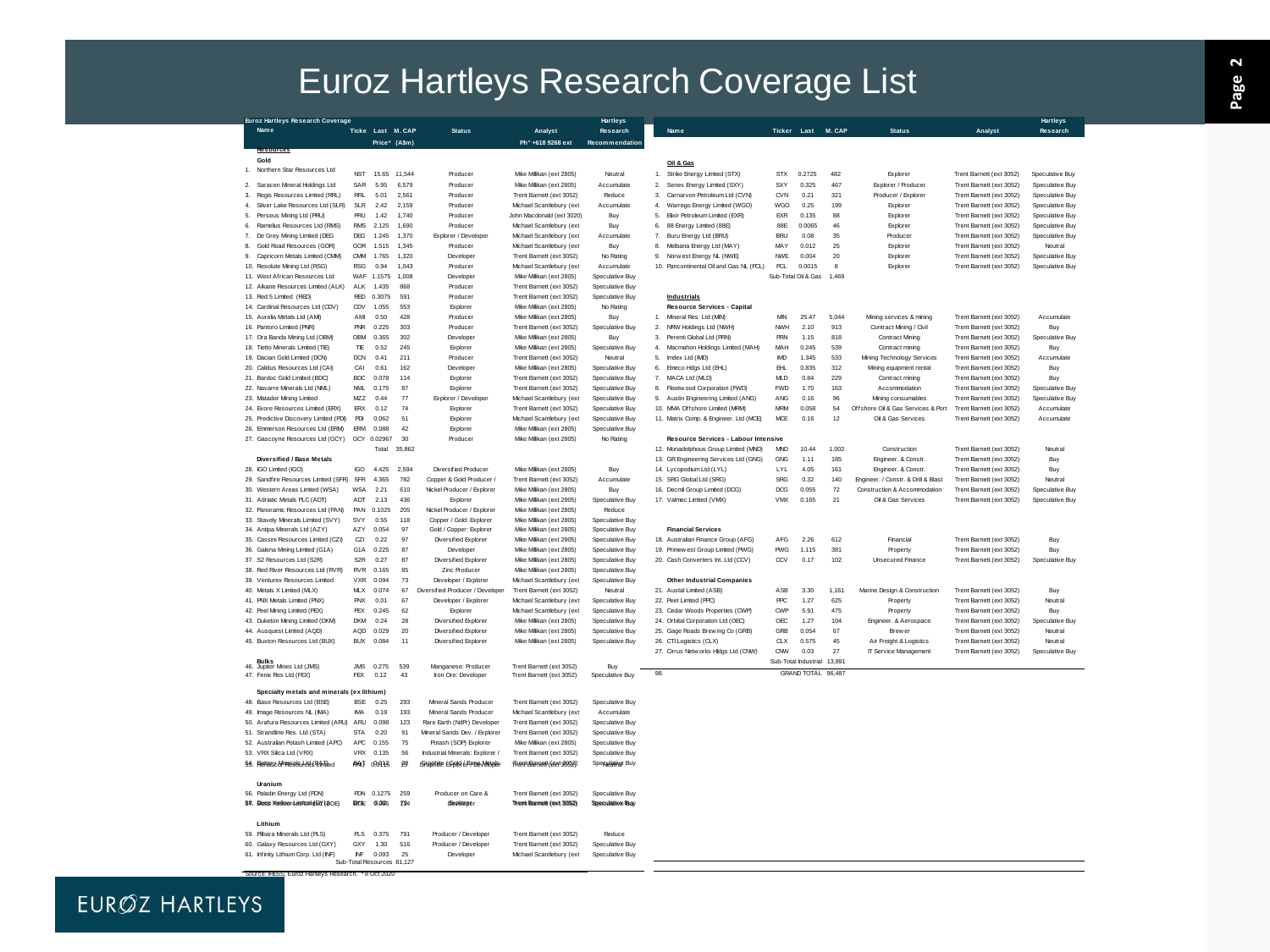## Euroz Hartleys Ratings Distribution

|                    | <b>Global Investment Rating Distribution</b> |                |                    | <b>Investment Banking Glient Kating Distribution</b> |               |
|--------------------|----------------------------------------------|----------------|--------------------|------------------------------------------------------|---------------|
|                    | <b>Count</b>                                 | <b>Percent</b> |                    | <b>Count</b>                                         | <b>Percer</b> |
| - Buy              | 17                                           | 18%            | - Buy              | 4                                                    | 9%            |
| - Accumulate       | 10                                           | 10%            | - Accumulate       | $\mathbf 0$                                          | 0%            |
| - Neutral          | 10                                           | 10%            | - Neutral          | 4                                                    | 9%            |
| - Reduce           | 3                                            | 3%             | - Reduce           | $\overline{2}$                                       | 5%            |
| - Sell             | 0                                            | $0\%$          | - Sell             | 0                                                    | 0%            |
| - Speculative Buys | 53                                           | 55%            | - Speculative Buys | 31                                                   | 72%           |
| - No rating        | 3                                            | 3%             | - No rating        | 2                                                    | 5%            |
|                    |                                              |                |                    |                                                      |               |
| <b>TOTAL</b>       | 96                                           | 100%           | <b>TOTAL</b>       | 43                                                   | 100%          |
|                    |                                              | 8/10/2020      |                    |                                                      |               |

| ועוויש בוטווישן <b>ש</b> וווי |                | mvesiment Banking Chent Rating Distribution |                         |                |  |  |  |
|-------------------------------|----------------|---------------------------------------------|-------------------------|----------------|--|--|--|
| <b>Count</b>                  | <b>Percent</b> |                                             | <b>Count</b>            | <b>Percent</b> |  |  |  |
| $17\,$                        | 18%            | - Buy                                       | $\overline{\mathbf{4}}$ | 9%             |  |  |  |
| 10                            | 10%            | - Accumulate                                | $\pmb{0}$               | $0\%$          |  |  |  |
| $10$                          | 10%            | - Neutral                                   | $\overline{4}$          | 9%             |  |  |  |
| $\ensuremath{\mathsf{3}}$     | 3%             | - Reduce                                    | $\overline{c}$          | 5%             |  |  |  |
| $\pmb{0}$                     | $0\%$          | - Sell                                      | $\pmb{0}$               | $0\%$          |  |  |  |
| 53                            | 55%            | - Speculative Buys                          | 31                      | 72%            |  |  |  |
| $\ensuremath{\mathsf{3}}$     | 3%             | - No rating                                 | $\boldsymbol{2}$        | $5%$           |  |  |  |
|                               |                |                                             |                         |                |  |  |  |
| 96                            | 100%           | <b>TOTAL</b>                                | 43                      | 100%           |  |  |  |
|                               | 8/10/2020      |                                             |                         | 8/10/2020      |  |  |  |